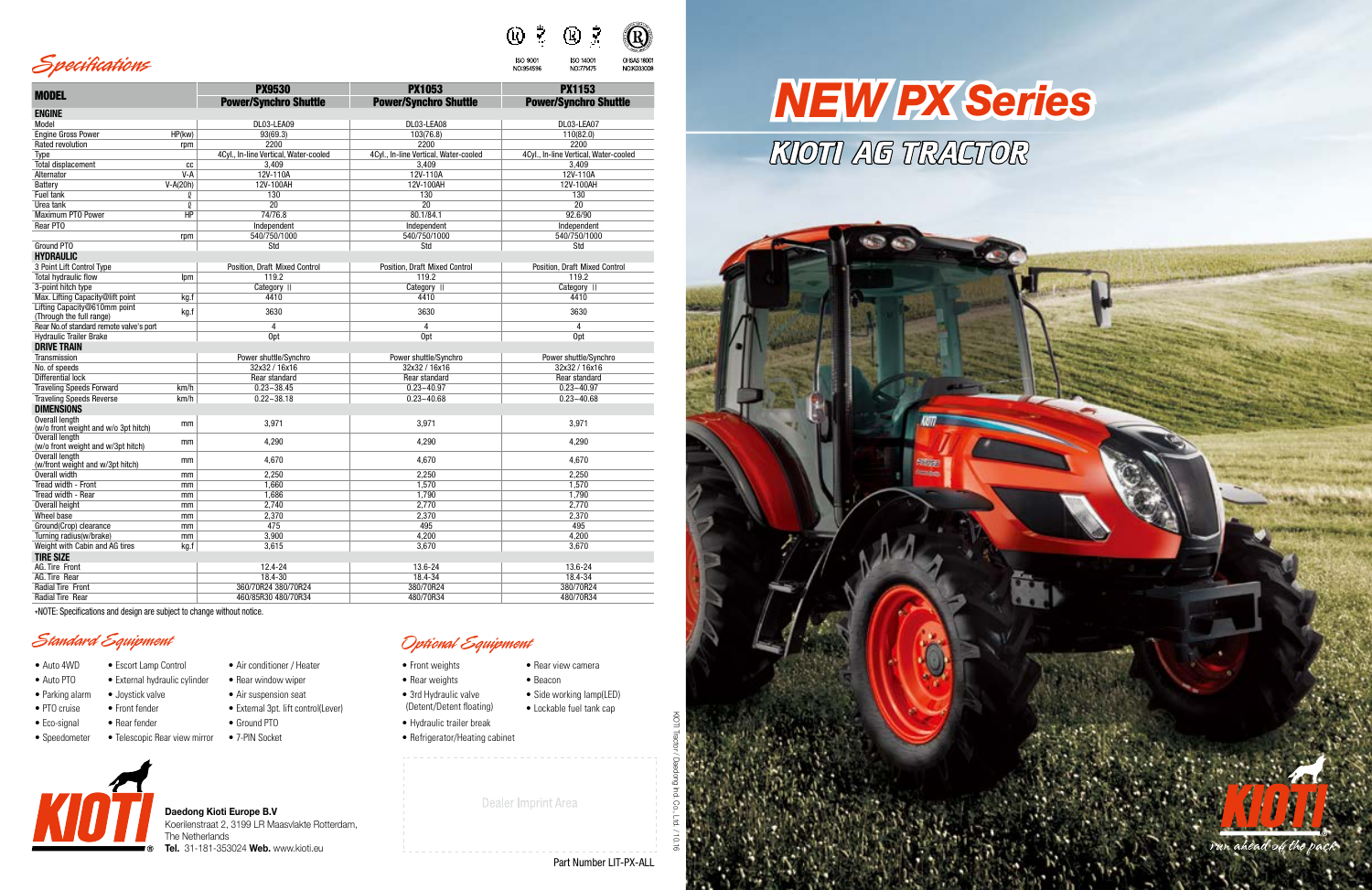Newly designed headlights allow the operator to see and work safely even in low light condition.

#### 2 Single Piece Hood

One single hood gives easy access to components for maintenance and inspection.

#### **3** Front Wiper

The front windshield wiper has been positioned lower to give the



## *EXTERIOR*

*The PX series combines modern design and robust functionality into one powerful workhorse.*



#### 1 Projection Lamp

The rear window wiper ensures clear visibility to the rear by keeping

### **5** Working Lamp / Side Working LED Lamp(Opt.)

130 Litre fuel tank provides more productive work time without frequent re-fuelling.

#### 9 Telescopic Mirror

Adjustable telescopic mirrors provide a wider view.



#### Front/Rear Fender 10

Wide extended fenders with two-tone color protect the machine in tough terrain from the dust, mud and water which might cause damage or a the breakdown.

#### 11 External Hydraulic Lift Cylinder

The PX series tractor has two external hydraulic lift cylinders which increase the lift capacity up to 3,630kgf (610mm from the lifting point)

10

#### **7** Rear Remote Hydraulic Valve

The PX series comes standard with dual remote hydraulic valves to accommodate a wide variety of attachments and implements. PX series tractors offer an optional third remote hydraulic valve.

#### 8 Large Fuel Tank

Makes it quick and easy to mount and demount rear linkage

Rear adjustable working lamps allow the operator to operate safely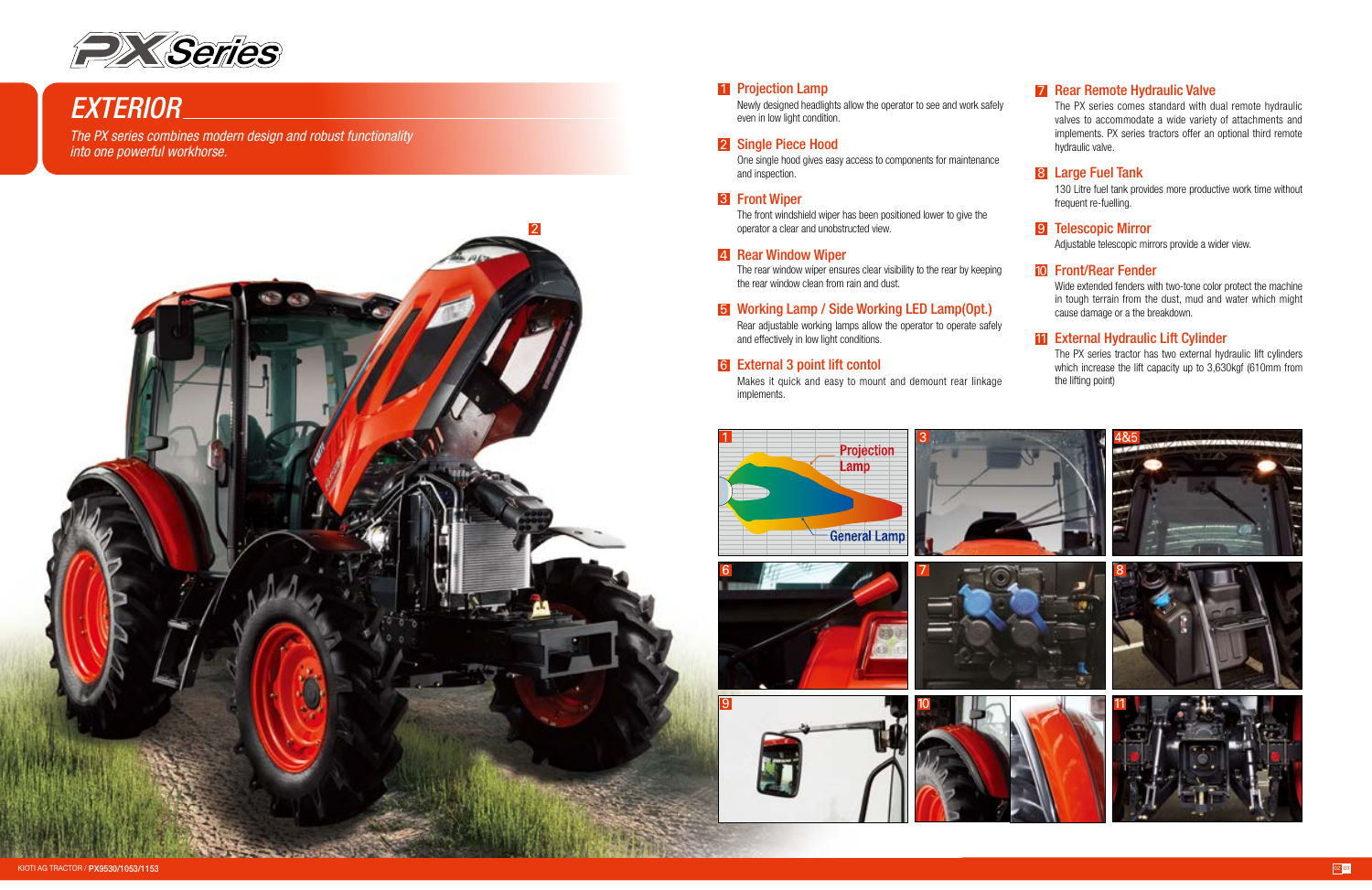Air suspension seat gives the operator a comfortable ride even after long operating hours and in any task.

#### 8 Refrigerator/Warmer(Opt.)

Helps to serve hot or cold beverages for increased driver comfort and efficiency.

Rear view camera helps the operator to easily monitor the rear side of the tractor.

#### Hi-Low (32x32 gears) and hand clutch 6

Hand clutch enables a driver to shift gear without using foot clutch. The Hi-low gear function ensures the operator, however fast, slow or accurate he needs to be, always has the right gear available for the job.

#### **7 Air Suspension Seat**

The driver has an enhanced working environment and experience with music and radio during work..

#### **3** Air conditioner / Heater

Temperature control keeps the cabin to a comfortable working condition for the operator throughout all seasons.

#### 4 Synchronized & Power Shuttle Lever

The operator can check and monitor the details relating to several operating functions information such as speed, fuel efficiency, eco mode and etc. are recorded on the LCD functioned dashboard.

#### 2 Bluetooth/MP3 Player

The synchronized shuttle lever makes it easy to change direction from forwards to backwards and reduces Operator fatigue. The power shuttle lever provides smooth operation and means the operator does not need to continuously press the foot clutch pedal during intense front loader work or standard gear changes.

#### **5** Rear View Camera(Opt.)

















## *INTERIOR*

*The standard PX series deluxe cab includes: LCD Dashboard, Bluetooth/MP3 Palyer, A/C and Heater, Air suspension seat*

#### 1 LCD Dashboard w / Eco Lamp